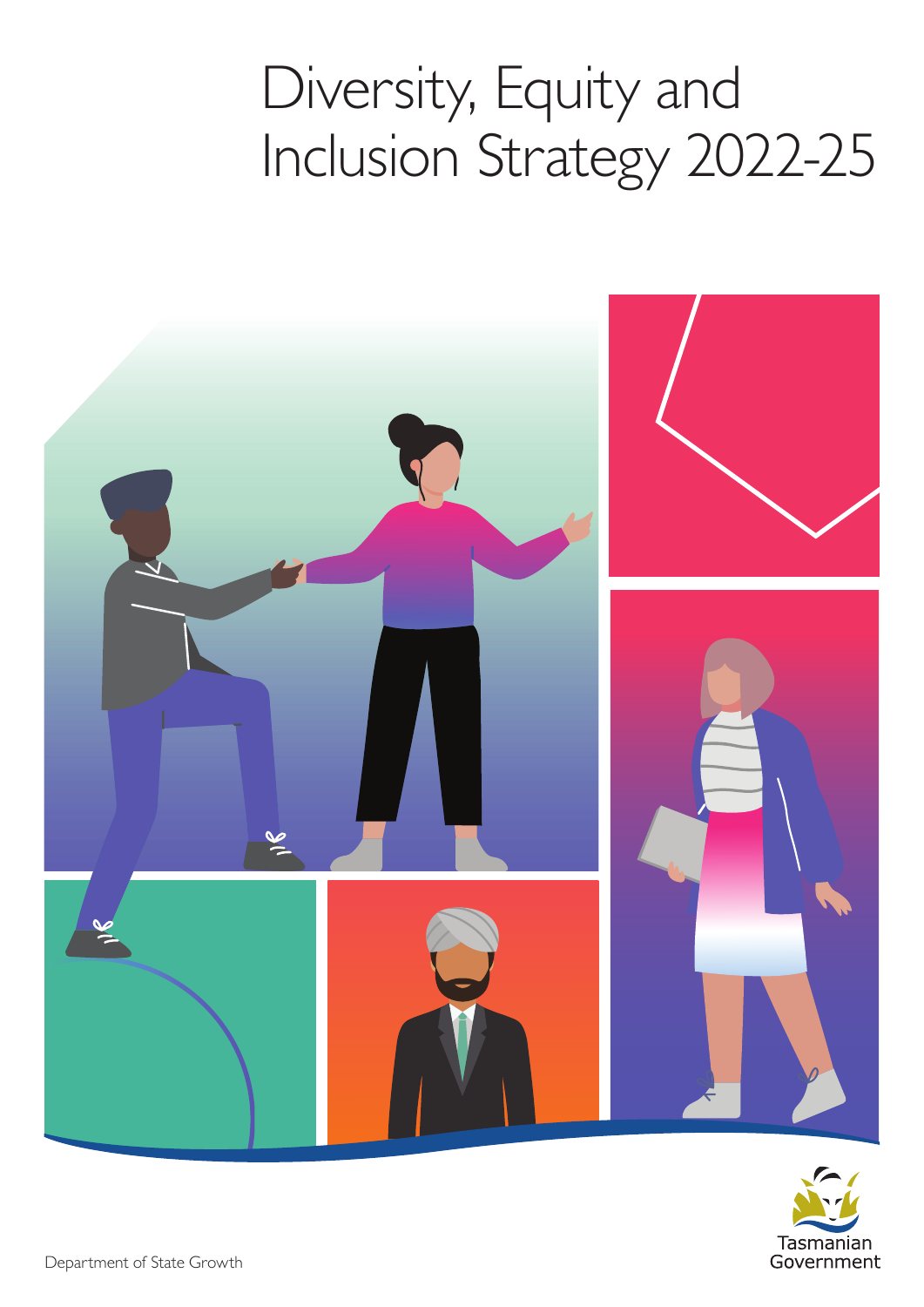#### *Acknowledgement of Country:*

*As we build our skills and capabilities in creating a safe, respectful, and inclusive workplace at State Growth, we acknowledge the cultural practices embedded for all time within Tasmanian Aboriginal ownership of Country. We humbly pay our respects to Elders, past and present, for they hold the memories, the knowledge, the culture, and hopes of Aboriginal Tasmania.* 

© State of Tasmania February 2022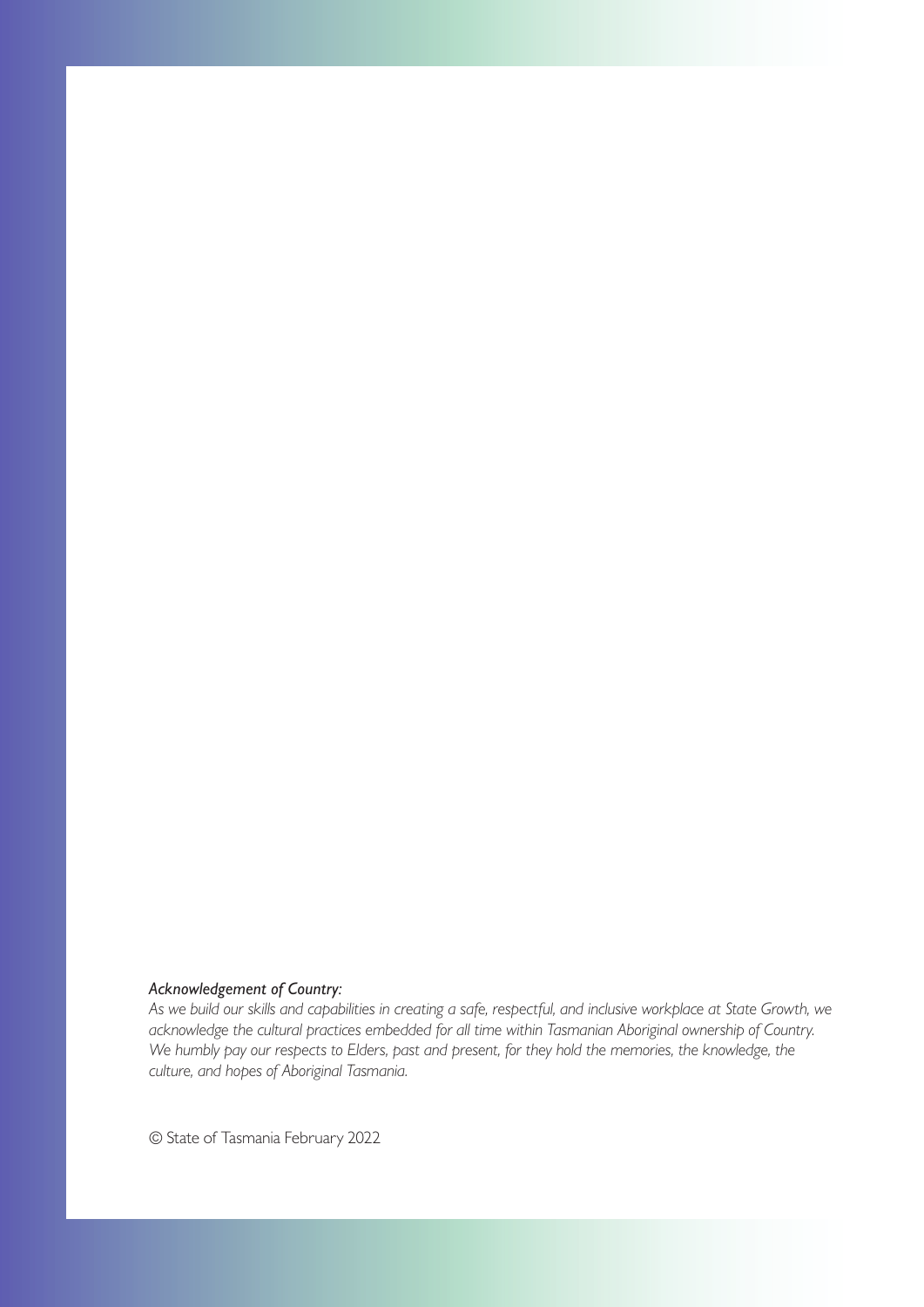### **Message from the Secretary**



values and culture and have been since our department was formed in 2014. I am pleased to present the Department of State Growth's Diversity, Equity and Inclusion Strategy 2022-25. Diversity, equity and inclusion are at the heart of our

This strategy builds on the work we have done to date and outlines the areas we will act on over the next three years to achieve a safe, inclusive, equal, respectful and representative workforce. The aim is to create a greater sense of belonging at work for everyone, so that we can all bring our best selves to work. Many of you have had a hand in shaping this strategy and are passionate about us delivering, so I want to ensure we make these goals a reality over the next three years.

While the strategy sets the direction for how we intend to make State Growth a more diverse, inclusive and equitable workplace, I want to reinforce why this is so important in 2022 and beyond:

- First and foremost, it strengthens our connection with the Tasmanian community. As a government department, it's vital that we keep pace with societal change and demonstrate leadership. A more diverse range of views and voices within State Growth helps us gain valuable insights into our clients, so that we are more in tune with the needs of the Tasmanian community at large. This in turn makes it easier to design and deliver efective and inclusive strategies, policies, programs and services that meet community needs. It also gives a voice to traditionally excluded groups, encouraging greater collaboration and participation in our initiatives and stronger access to decision-making.
- A more diverse and inclusive workforce enhances personal engagement, organisational performance and culture. The inclusion of different nationalities, cultures, perspectives, age groups, genders identities, religious and ethnic backgrounds and abilities, creates a richer, more well-rounded and more representative workplace. It boosts employee engagement, reduces turnover, and enables us to tap into a wider talent pool which also leads to greater innovation, creativity and problem solving.
- Through diversity, equity and inclusion, we are better placed strategically to embrace new opportunities that deliver on our purpose. A broader range of skills, talents and lived experiences means we are **more agile** enabling us to grow our services and anticipate issues and operational difficulties before they arise.

I know that along the way we will face challenges and the changes we seek will take time, but the rewards are well worth it. For us to succeed, everyone's buy-in and support is vital.

Thank you to everyone who has contributed to this strategy. As always, the Executive and I along with the People and Culture team are open to any new ideas or feedback, to continue to shape our journey.

Kim Evans

Secretary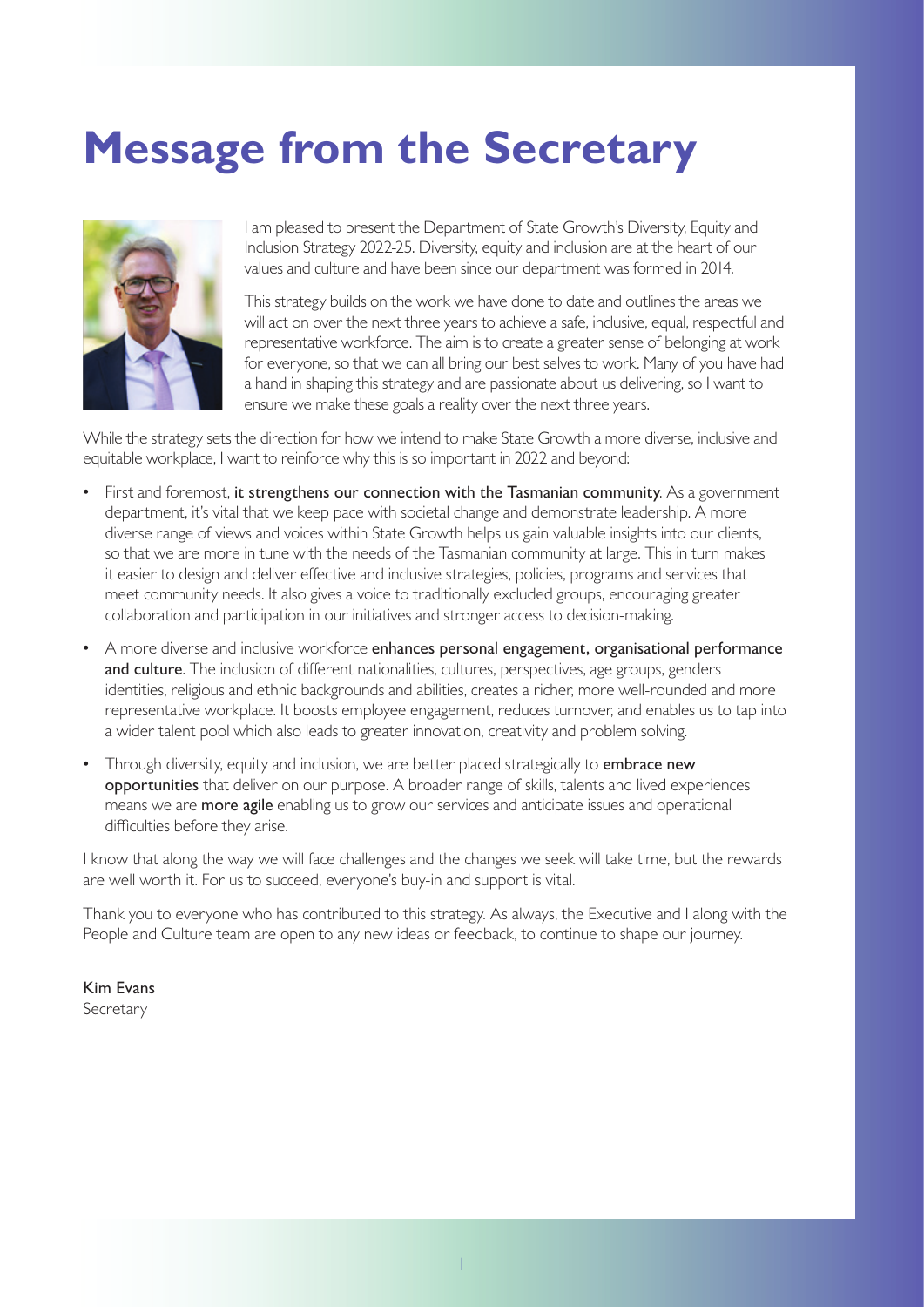### **Our strategy**

Our vision is a safe, inclusive, equal, respectful, and representative workplace.

In delivering our vision, we will work with employees who identify as LGBTIQ+ (Lesbian, Gay, Bisexual, Trans, Intersex and Queer + other), Aboriginal and Torres Strait Islander, with disability, from culturally diverse backgrounds, women, youth, and mature aged workers to remove barriers to success.

Three action areas support our vision.

#### A diverse and **respectful inclusive workforce workplace**

**to deliver inclusive**  services and **A** safe, **programs to the Tasmanian community.** 

**inclusive, equal, respectful and representative workplace** 

# **A safe and**

**We reflect the diversity and the set of the UVE CONVERTING We feel safe to speak up,** of the clients we serve. **Knowing we will be heard, knowing we will be heard, We are supported respected and supported.** 

#### **An inclusive workplace culture**

**Together we make State Growth a great place to work and are accountable for our actions.**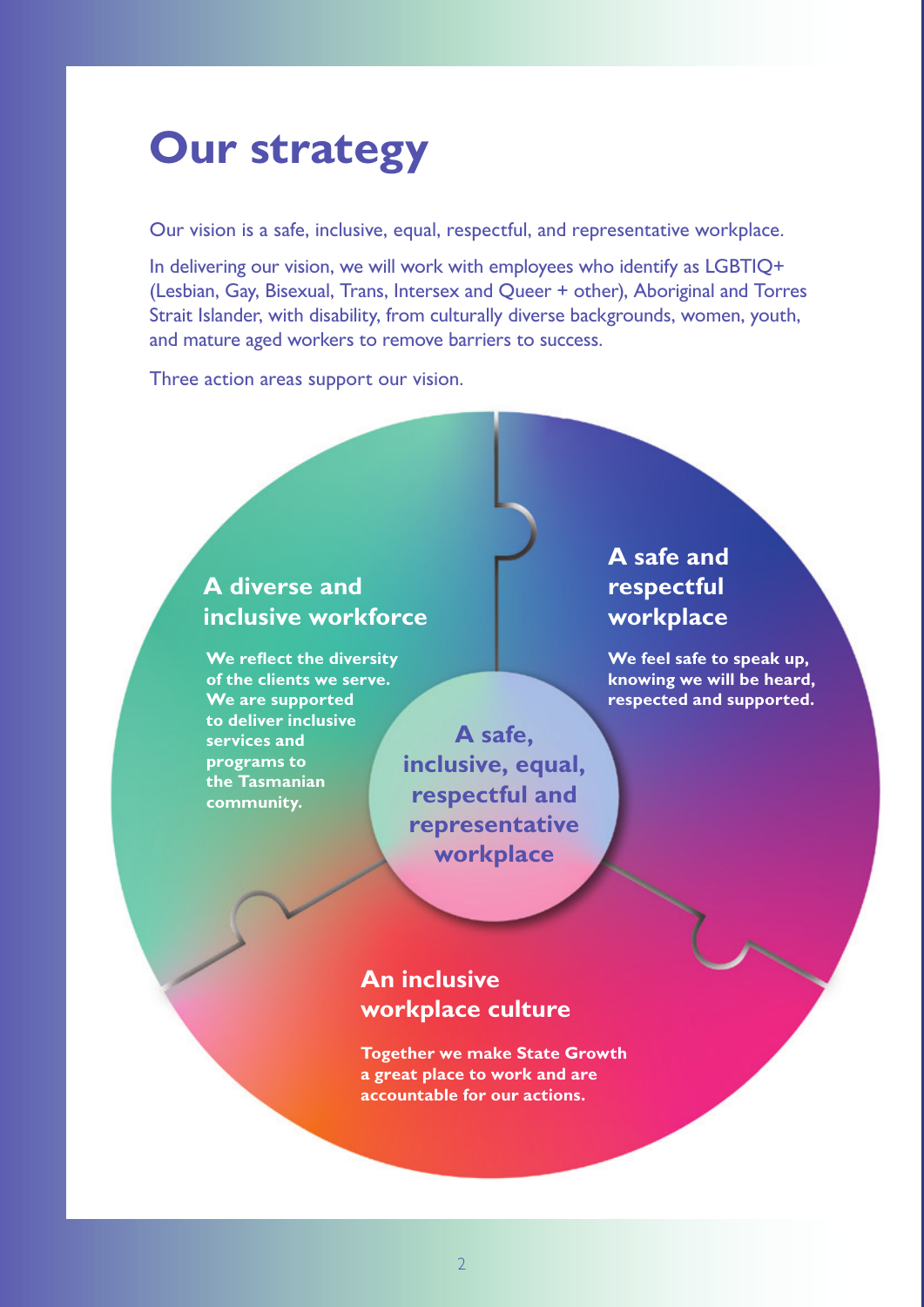### **Who are we?**

State Growth is committed to building an inclusive workplace that refects the diversity of the community we serve. We will continue to build on our workforce data, using it to monitor and identify areas which would beneft.

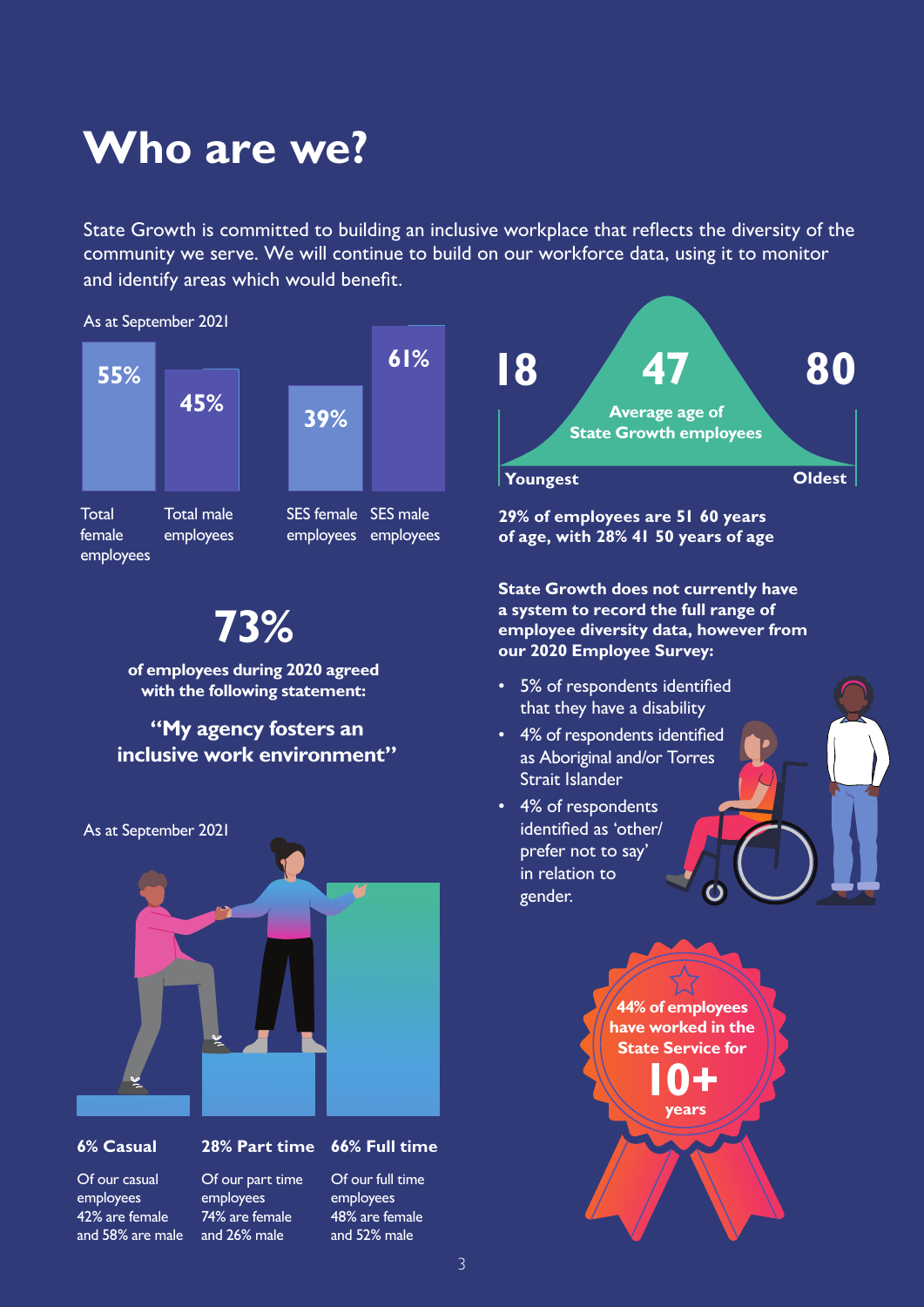### **Our Action Plan**

Our separate Action Plan will be reviewed annually with initiatives grouped by type.

| <b>Action type</b>                                                                | These actions aim to:                                                                                                                                                               |
|-----------------------------------------------------------------------------------|-------------------------------------------------------------------------------------------------------------------------------------------------------------------------------------|
| <b>Attract, recruit and</b><br>retain                                             | increase and retain talent representative of a<br>wide range of diverse backgrounds within our<br>workplace.                                                                        |
| <b>Providing guidance</b><br>and support                                          | support our managers and employees by providing<br>the underlying information, structures, strategies<br>and support mechanisms needed to be inclusive<br>and equitable.            |
| <b>Raising awareness</b>                                                          | grow our understanding of, communicate,<br>promote and celebrate diversity, equity and<br>inclusion.                                                                                |
| <b>Building</b><br>partnerships and<br>engagement                                 | connect with our people, experts and our<br>clients to learn and support, as well as shape our<br>approach and actions.                                                             |
| <b>Building skills and</b><br>capabilities                                        | provide the underlying tools for our managers<br>and employees to develop their knowledge, skills<br>and practice so that diversity, equity and inclusion<br>becomes second nature. |
| <b>Ensuring good</b><br>governance and<br>building evidence and<br>accountability | build a strong foundation of leadership, resources and<br>evidence to support and inform our work in this area.                                                                     |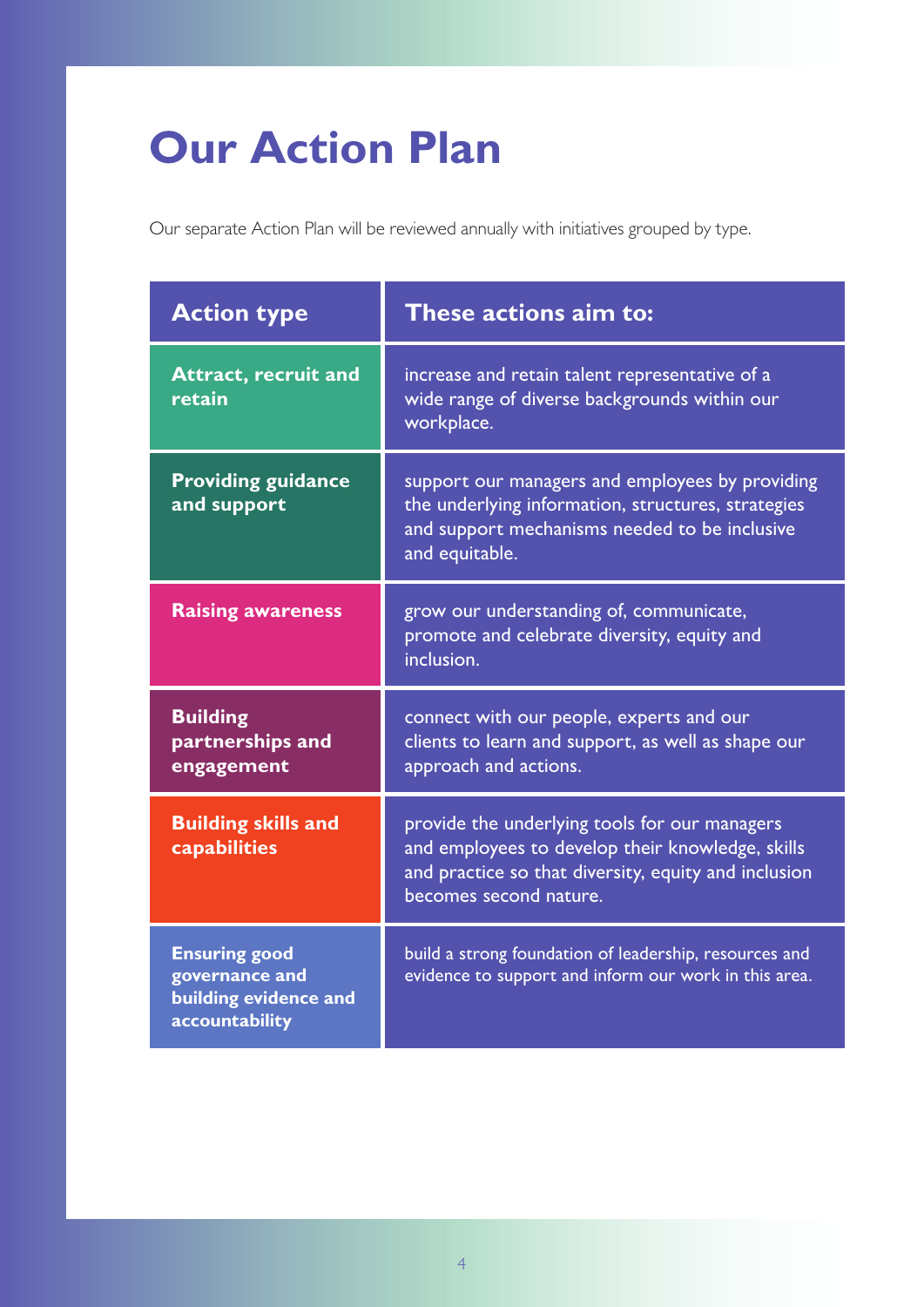### **Our approach**

**State Growth values drive the way we do business.** 

#### **Courage to make a diference through:**

#### **Teamwork**

Our teams are diverse, caring and productive

#### **Excellence**

We take pride in our work and encourage new ideas to deliver public value

#### **Integrity**

We are ethical and accountable in all we do

#### **Respect**

We are fair, trusting and appreciative

Building on these values, to be inclusive and equitable we want our people to be courageous and make a diference by:

- creating diverse teams that are connected, where people feel they belong, are valued and respected.
- being open to new and different perspectives, actively engaging with our diverse employees and stakeholders to learn from experiences and encourage new ideas.
- valuing diverse thinking, resulting in ethical and accountable decision making that supports excellence and integrity in the work we deliver.
- making space for people and being open and curious, where we trust and appreciate different perspectives without judgement.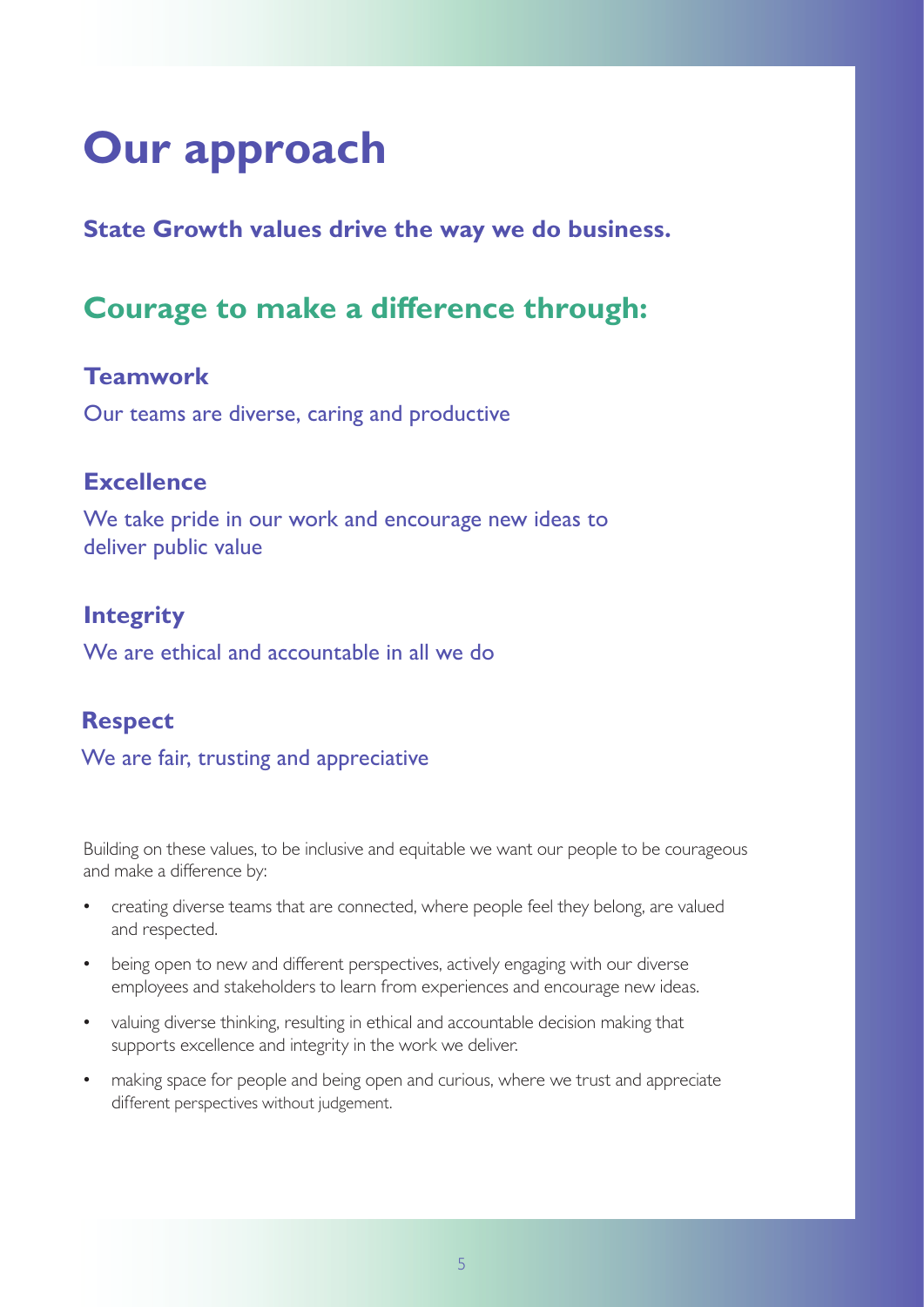### **Our journey to achieving our vision**

At State Growth, we are well on our way to achieving a safe, inclusive, equal, respectful and representative workplace, as shown in the diagram below. We are proud of the inroads we have already achieved and have established a strong foundation for our future efforts, by:

- establishing the Diversity, Equity and Inclusion (DE&I) Leadership Group, comprised of senior leaders, who lead and promote our aspirations and role model inclusive behaviours
- reinvigorating our Diversity, Equity and Inclusion Working Group, comprised of employees from across our organisation, who bring diverse voices and take action
- listening to our people through extensive consultations on diversity, inclusion, respect and gender equality, including through the formation of this Strategy and Action Plan
- continuing to review and promote our employment policies and structures that support all employees to work fexibly and have equitable access and opportunity
- achieving White Ribbon Workplace Accreditation to the highest standard, and
- commencing the implementation of the Our Watch Workplace Equality and Respect Standards.

**State Growth is here in 2022** 

#### **Foundation – establishing what we know**

Getting started and building awareness

Initial focus is on compliance rather than the benefits

*Diference is ignored or tolerated* 

#### **Establishing our purpose**

Determining our vision and planning how to achieve it

Creating conditions for change

#### *Diference is accepted*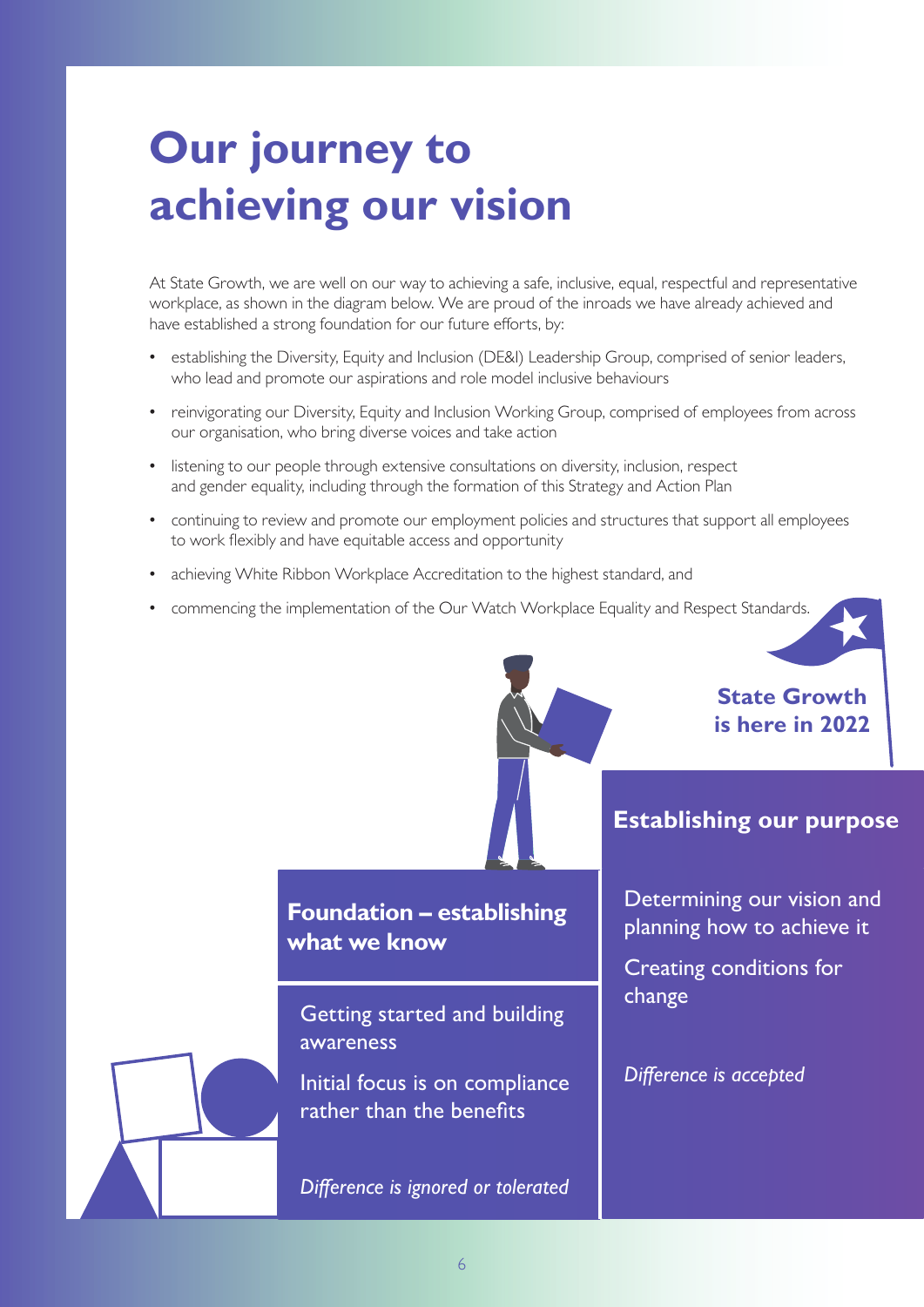We know that working towards diversity, equity and inclusion being part of the way we do business will take time and is an ongoing journey. However, through this Strategy and Action Plan we have a clear path ahead of us.

As we progress, we move from the expectation that diversity, equity and inclusion are an organisational responsibility to the recognition that we are all responsible. This next stage requires a collective effort.

We will review our actions annually and measure cultural change impact every two to three years to guide and adjust our priorities where needed.



#### **Making D,E&I part of the way we do business**

 everyday practice Diversity, equity and inclusion is a part of our

We reap the benefits of diversity and inclusion – greater talent, high performing teams and an inclusive workplace culture

*Diference is actively embraced* 

#### **Changing our mindset**

Taking action to increase diversity, equity and inclusion

Building an inclusive culture

*Diference in thought is valued*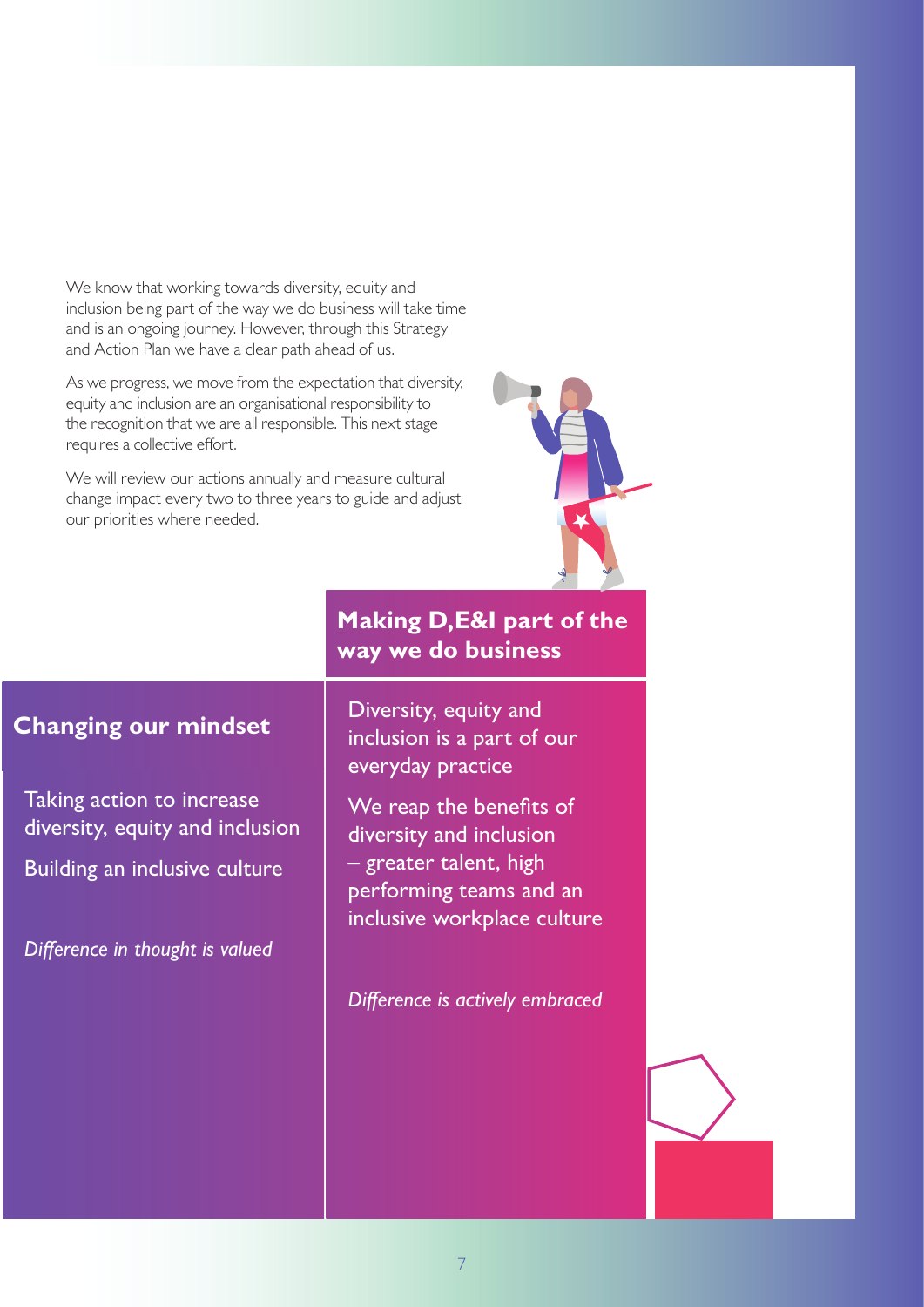### **References**

#### State Growth's membership of the following organisations further strengthens our workplace diversity and inclusion policies and strategies:

- Australian Network on Disability (organisational member) (and.org.au)
- Diversity Council Australia (organisational member) (dca.org.au)
- JobAccess (jobaccess.gov.au)

We work together to affect change for all Tasmanians through the following Tasmanian Government initiatives.

#### • Department of Communities Tasmania

- » Accessible Island: Tasmania's Disability Framework for Action 2018-2021 (DFA) (communities.tas.gov.au/csr/policy)
- » Lesbian, Gay, Bisexual, Transgender, Intersex, Queer + (LGBTIQ+) Tasmanians (communities.tas.gov.au/csr/for\_and\_about/lgbti\_community)
- » Resetting the Relationship with the Tasmanian Aboriginal Community (communities.tas.gov.au/csr/oaa/resetting\_the\_relationship)

#### • Department of Premier and Cabinet

- » Gender Diversity in the State Service (dpac.tas.gov.au/divisions/ssmo/workforce\_diversity\_and\_inclusion)
- » Tasmanian State Service Aboriginal Employment Strategy (dpac.tas.gov.au/divisions/ssmo/aboriginal\_employment\_strategy)
- » The State Service Diversity and Inclusion Framework (dpac.tas.gov.au/divisions/ssmo/workforce\_diversity\_and\_inclusion)